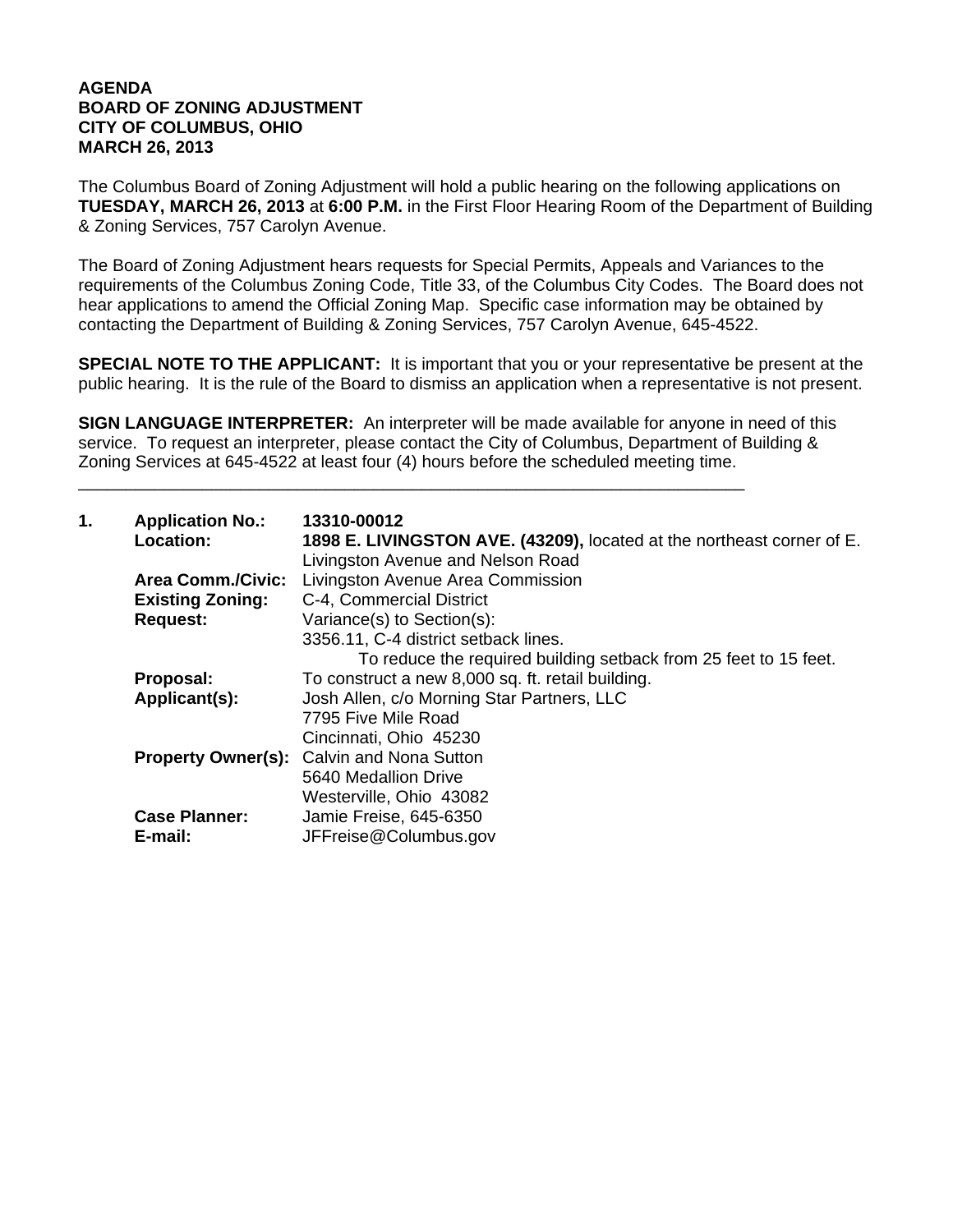| 2. | <b>Application No.:</b>   | 13310-00022                                                               |
|----|---------------------------|---------------------------------------------------------------------------|
|    | Location:                 | 1201 OLENTANGY RIVER ROAD (43212), located at the northwest corner        |
|    |                           | of W. 3rd Ave. & Olentangy River Rd.                                      |
|    | <b>Area Comm./Civic:</b>  | 5th by Northwest Area Commission                                          |
|    | <b>Existing Zoning:</b>   | C-4, Commercial District                                                  |
|    | <b>Request:</b>           | Variances to Sections:                                                    |
|    |                           | 3372.704, Setback requirements.                                           |
|    |                           | To increase the required building setback from 25 ft. to 40 ft. and to    |
|    |                           | increase the maximum side yard from 50 ft. to 60 ft.                      |
|    |                           | 3372.705, Building design standards.                                      |
|    |                           | To deviate the orientation of the principal building more than 15% to     |
|    |                           | parallel to the primary street; to increase the orientation from 15%      |
|    |                           | to be 20%. Also, to vary the width of the principal building frontage     |
|    |                           | to less than 60% of the lot width, to be 19% of the lot width. Also, to   |
|    |                           | allow the primary entrance door to be on the non-primary building         |
|    |                           | frontage; to be on the south façade instead of the east façade.           |
|    | Proposal:                 | To raze two existing, commercial buildings and construct a restaurant and |
|    |                           | retail commercial building.                                               |
|    | Applicant(s):             | Northstar Realty; c/o Jackson B. Reynolds III; Smith & Hale, L.L.C.       |
|    |                           | 37 W. Broad St., Suite 725                                                |
|    |                           | Columbus, Ohio 43215                                                      |
|    | <b>Property Owner(s):</b> | Olentangy TKT, L.L.C.                                                     |
|    |                           | 150 E. Broad St., Suite 300                                               |
|    |                           | Columbus, Ohio 43215                                                      |
|    | <b>Case Planner:</b>      | Dave Reiss, 645-7973                                                      |
|    | E-mail:                   | DJReiss@Columbus.gov                                                      |
|    |                           |                                                                           |

| 3. | <b>Application No.:</b>                                                | 13310-00023                                                                                                                                                                                                                                                                                                         |
|----|------------------------------------------------------------------------|---------------------------------------------------------------------------------------------------------------------------------------------------------------------------------------------------------------------------------------------------------------------------------------------------------------------|
|    | Location:                                                              | 1688 RED ROBIN ROAD (43229), located at the northwest corner of Red                                                                                                                                                                                                                                                 |
|    |                                                                        | Robin Road and Songbird Drive.                                                                                                                                                                                                                                                                                      |
|    | <b>Area Comm./Civic:</b>                                               | Northland Area Commission                                                                                                                                                                                                                                                                                           |
|    | <b>Existing Zoning:</b>                                                | <b>ARLD, Apartment Residential District</b>                                                                                                                                                                                                                                                                         |
|    | <b>Request:</b>                                                        | Variance(s) to Section(s):                                                                                                                                                                                                                                                                                          |
|    |                                                                        | 3333.18, Building lines.                                                                                                                                                                                                                                                                                            |
|    |                                                                        | To reduce the required building setback line on Red Robin Road for<br>two (2) buildings from 25 feet to 24.5 feet and 23.5 feet for two (2)<br>separate buildings, and to reduce the required building setback line<br>on Nestling Drive from 25 feet to 21.1 feet and 16.0 feet for two (2)<br>separate buildings. |
|    |                                                                        | 3333.255, Perimeter yard.                                                                                                                                                                                                                                                                                           |
|    |                                                                        | To reduce the required east 25 foot landscaped perimeter yard to<br>five $(5)$ feet.                                                                                                                                                                                                                                |
|    | Proposal:                                                              | To legitimize non-conforming setbacks and perimter yard encroachments<br>to satisfy lending requirements.                                                                                                                                                                                                           |
|    | Applicant(s):                                                          | C & G Investment Associates, c/o Donald Plank, Plank Law Firm<br>145 E. Rich Street<br>Columbus, Ohio 43215                                                                                                                                                                                                         |
|    | <b>Property Owner(s):</b> Applicant<br><b>Case Planner:</b><br>E-mail: | Jamie Freise, 645-6350<br>JFFreise@Columbus.gov                                                                                                                                                                                                                                                                     |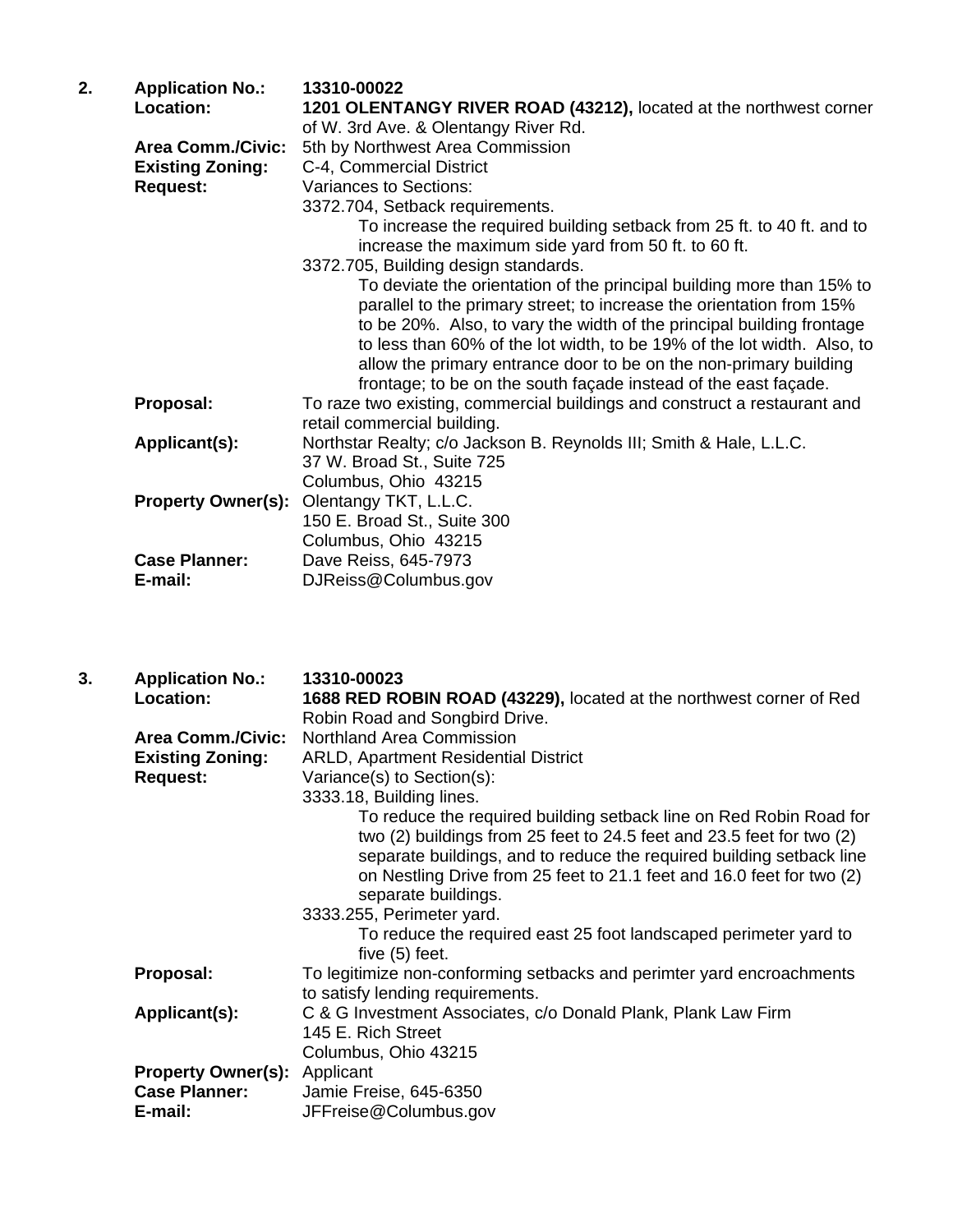| 4. | <b>Application No.:</b>   | 13310-00026                                                             |
|----|---------------------------|-------------------------------------------------------------------------|
|    | Location:                 | 46 E. 4TH AVENUE, UNIT A (43201), located at the northeast corner of    |
|    |                           | Mt. Pleasant Ave. & E. 4th Ave.                                         |
|    | <b>Area Comm./Civic:</b>  | Italian Village Commission                                              |
|    | <b>Existing Zoning:</b>   | R-4, Residential District                                               |
|    | <b>Request:</b>           | Variances to Sections:                                                  |
|    |                           | 3312.49, Minimum numbers of parking spaces required.                    |
|    |                           | To reduce the minimum number of parking spaces from 2 to 0.             |
|    |                           | 3332.05, Area district lot width requirements.                          |
|    |                           | To reduce the lot width requirement from 50 ft. to 21 ft. (29 ft.).     |
|    |                           | 3332.15, R-4 area district requirements.                                |
|    |                           | To reduce the lot area requirement from 1,500 sq. ft. to 1,309 sq. ft.  |
|    |                           | (191 sq. ft.).                                                          |
|    |                           | 3332.18, Basis of computing area.                                       |
|    |                           | To increase the lot coverage from 50% to 70% of the lot area.           |
|    |                           | 3332.20, Building lines; definitions.                                   |
|    |                           | To reduce the required building setback from 10 ft. to 3 ft. (7 ft.).   |
|    |                           | 3332.26, Minimum side yard permitted.                                   |
|    |                           | To reduce the minimum side yard from 5 ft. to 0 ft.                     |
|    |                           | 3332.25, Maximum side yards required.                                   |
|    |                           | To reduce the sum of the widths of the side yards from 20% of the       |
|    |                           | lot area to 0% of the lot area; from 16 ft. to 0 ft.                    |
|    |                           | 3332.27, Rear yard.                                                     |
|    |                           | To reduce the required rear yard area from 25% of the total lot area    |
|    |                           | to 8% of the total yard area; a reduction of 17%.                       |
|    |                           | 3321.05, Vision clearance.                                              |
|    |                           | To not provide a 10 ft. clear vision triangle on a residential lot at a |
|    |                           | street intersection; to reduce the vision clearance to 4 ft. due to the |
|    |                           | building's construction.                                                |
|    | Proposal:                 | To construct a fee-simple town home; one of four attached single-family |
|    |                           | dwellings.                                                              |
|    | Applicant(s):             | Burwell Investments, L.L.C.; c/o Jackson B. Reynolds III; Smith & Hale, |
|    |                           | L.L.C.                                                                  |
|    |                           | 37 W. Broad St., Suite 725                                              |
|    |                           | Columbus, Ohio 43215                                                    |
|    | <b>Property Owner(s):</b> | Burwell Investments, L.L.C.                                             |
|    |                           | P.O. Box 6235                                                           |
|    |                           | Columbus, Ohio 43206                                                    |
|    | <b>Case Planner:</b>      | Dave Reiss, 645-7973                                                    |
|    | E-mail:                   | DJReiss@Columbus.gov                                                    |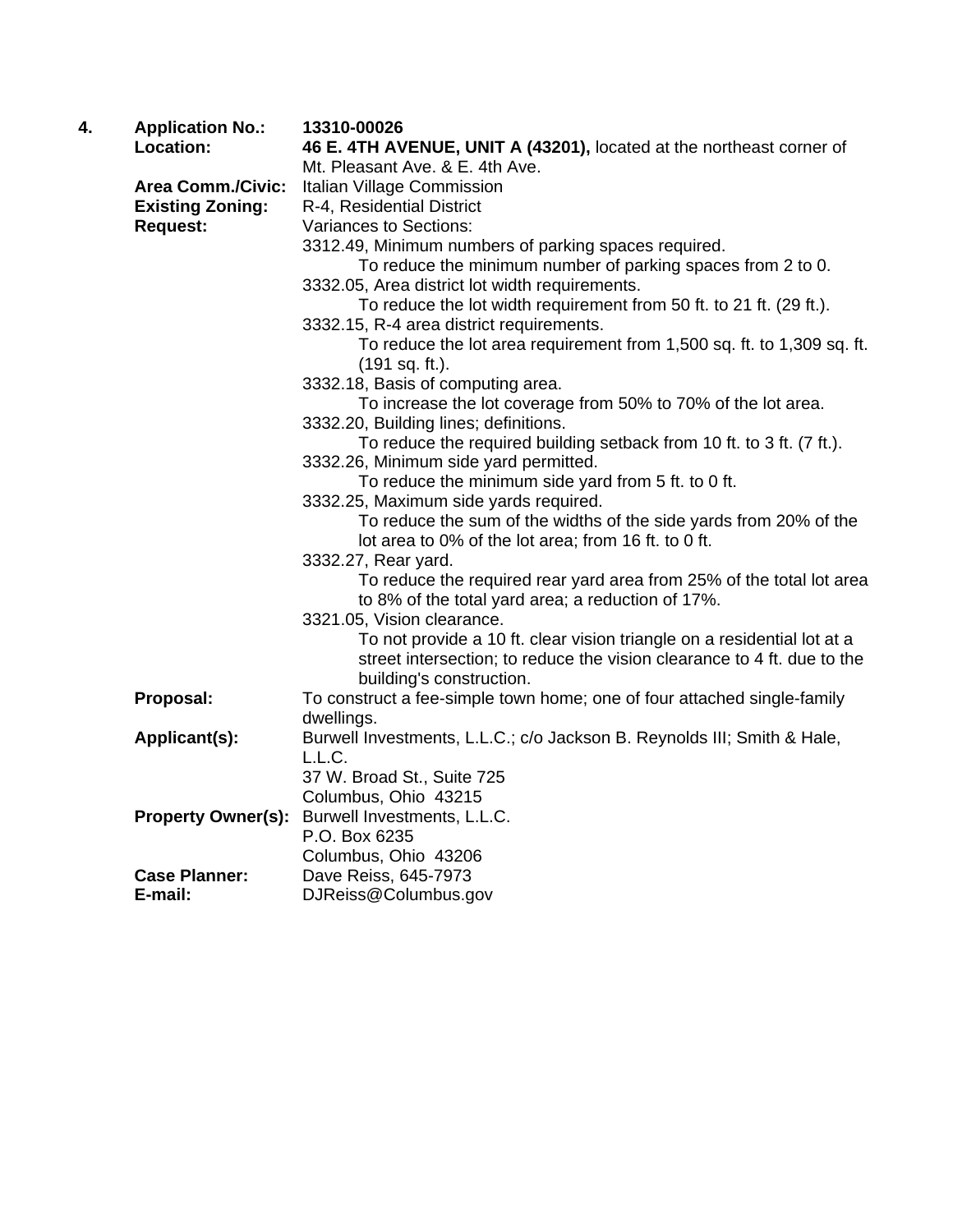| 5. | <b>Application No.:</b>   | 13310-00027                                                                                                               |
|----|---------------------------|---------------------------------------------------------------------------------------------------------------------------|
|    | Location:                 | 46 E. 4TH AVENUE, UNIT B (43201), located at the northeast corner of                                                      |
|    |                           | Mt. Pleasant Ave. & E. 4th Ave.                                                                                           |
|    | <b>Area Comm./Civic:</b>  | Italian Village Commission                                                                                                |
|    | <b>Existing Zoning:</b>   | R-4, Residential District                                                                                                 |
|    | <b>Request:</b>           | Variances to Sections:                                                                                                    |
|    |                           | 3312.49, Minimum numbers of parking spaces required.                                                                      |
|    |                           | To reduce the minimum number of parking spaces from 2 to 0.                                                               |
|    |                           | 3332.05, Area district lot width requirements.                                                                            |
|    |                           | To reduce the lot width requirement from 50 ft. to 21 ft. (29 ft.).                                                       |
|    |                           | 3332.15, R-4 area district requirements.                                                                                  |
|    |                           | To reduce the lot area requirement from 2,500 sq. ft. to 1,050 sq. ft.<br>$(1,450$ sq. ft.).                              |
|    |                           | 3332.18, Basis of computing area.                                                                                         |
|    |                           | To increase the lot coverage from 50% to 80% of the lot area.                                                             |
|    |                           | 3332.20, Building lines; definitions.                                                                                     |
|    |                           | To reduce the required building setback from 10 ft. to 3 ft. (7 ft.).                                                     |
|    |                           | 3332.26, Minimum side yard permitted.                                                                                     |
|    |                           | To reduce the minimum side yard from 5 ft. to 0 ft.                                                                       |
|    |                           | 3332.25, Maximum side yards required.                                                                                     |
|    |                           | To reduce the sum of the widths of the side yards from 20% of the                                                         |
|    |                           | lot area to 0% of the lot area; from 16 ft. to 0 ft.                                                                      |
|    |                           | 3332.27, Rear yard.                                                                                                       |
|    |                           | To reduce the required rear yard area from 25% of the total lot area<br>to 8% of the total yard area; a reduction of 17%. |
|    | Proposal:                 | To construct a fee-simple town home; one of four attached single-family                                                   |
|    |                           | dwellings.                                                                                                                |
|    | Applicant(s):             | Burwell Investments, L.L.C.; c/o Jackson B. Reynolds III; Smith & Hale,                                                   |
|    |                           | L.L.C.                                                                                                                    |
|    |                           | 37 W. Broad St., Suite 725                                                                                                |
|    |                           | Columbus, Ohio 43215                                                                                                      |
|    | <b>Property Owner(s):</b> | Burwell Investments, L.L.C.                                                                                               |
|    |                           | P.O. Box 6235                                                                                                             |
|    |                           | Columbus, Ohio 43206                                                                                                      |
|    | <b>Case Planner:</b>      | Dave Reiss, 645-7973                                                                                                      |
|    | E-mail:                   | DJReiss@Columbus.gov                                                                                                      |
|    |                           |                                                                                                                           |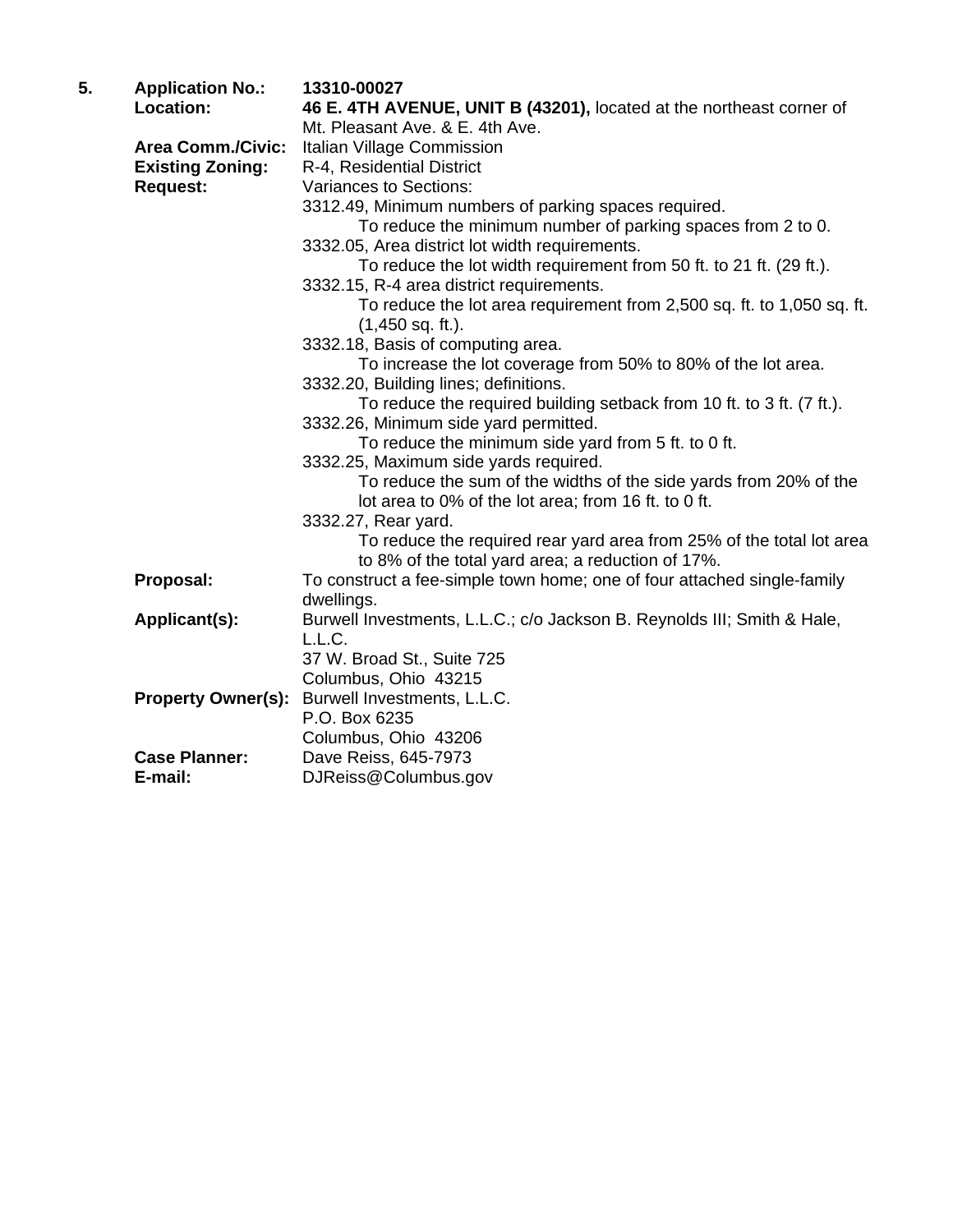| 6. | <b>Application No.:</b>   | 13310-00028                                                                                                    |
|----|---------------------------|----------------------------------------------------------------------------------------------------------------|
|    | Location:                 | 46 E. 4TH AVENUE, UNIT C (43201), located at the northeast corner of                                           |
|    |                           | Mt. Pleasant Ave. & E. 4th Ave.                                                                                |
|    | <b>Area Comm./Civic:</b>  | Italian Village Commission                                                                                     |
|    | <b>Existing Zoning:</b>   | R-4, Residential District                                                                                      |
|    | <b>Request:</b>           | Variances to Sections:                                                                                         |
|    |                           | 3312.49, Minimum numbers of parking spaces required.                                                           |
|    |                           | To reduce the minimum number of parking spaces from 2 to 0.                                                    |
|    |                           | 3332.05, Area district lot width requirements.                                                                 |
|    |                           | To reduce the lot width requirement from 50 ft. to 21 ft. (29 ft.).                                            |
|    |                           | 3332.15, R-4 area district requirements.                                                                       |
|    |                           | To reduce the lot area requirement from 2,500 sq. ft. to 1,050 sq. ft.                                         |
|    |                           | $(1,450$ sq. ft.).                                                                                             |
|    |                           | 3332.18, Basis of computing area.                                                                              |
|    |                           | To increase the lot coverage from 50% to 80% of the lot area.                                                  |
|    |                           | 3332.20, Building lines; definitions.                                                                          |
|    |                           | To reduce the required building setback from 10 ft. to 3 ft. (7 ft.).<br>3332.26, Minimum side yard permitted. |
|    |                           | To reduce the minimum side yard from 5 ft. to 0 ft.                                                            |
|    |                           | 3332.25, Maximum side yards required.                                                                          |
|    |                           | To reduce the sum of the widths of the side yards from 20% of the                                              |
|    |                           | lot area to 0% of the lot area; from 16 ft. to 0 ft.                                                           |
|    |                           | 3332.27, Rear yard.                                                                                            |
|    |                           | To reduce the required rear yard area from 25% of the total lot area                                           |
|    |                           | to 8% of the total yard area; a reduction of 17%.                                                              |
|    | Proposal:                 | To construct a fee-simple town home; one of four attached single-family                                        |
|    |                           | dwellings.                                                                                                     |
|    | Applicant(s):             | Burwell Investments, L.L.C.; c/o Jackson B. Reynolds III; Smith & Hale,                                        |
|    |                           | L.L.C.                                                                                                         |
|    |                           | 37 W. Broad St., Suite 725                                                                                     |
|    |                           | Columbus, Ohio 43215                                                                                           |
|    | <b>Property Owner(s):</b> | Burwell Investments, L.L.C.                                                                                    |
|    |                           | P.O. Box 6235                                                                                                  |
|    |                           | Columbus, Ohio 43206                                                                                           |
|    | <b>Case Planner:</b>      | Dave Reiss, 645-7973                                                                                           |
|    | E-mail:                   | DJReiss@Columbus.gov                                                                                           |
|    |                           |                                                                                                                |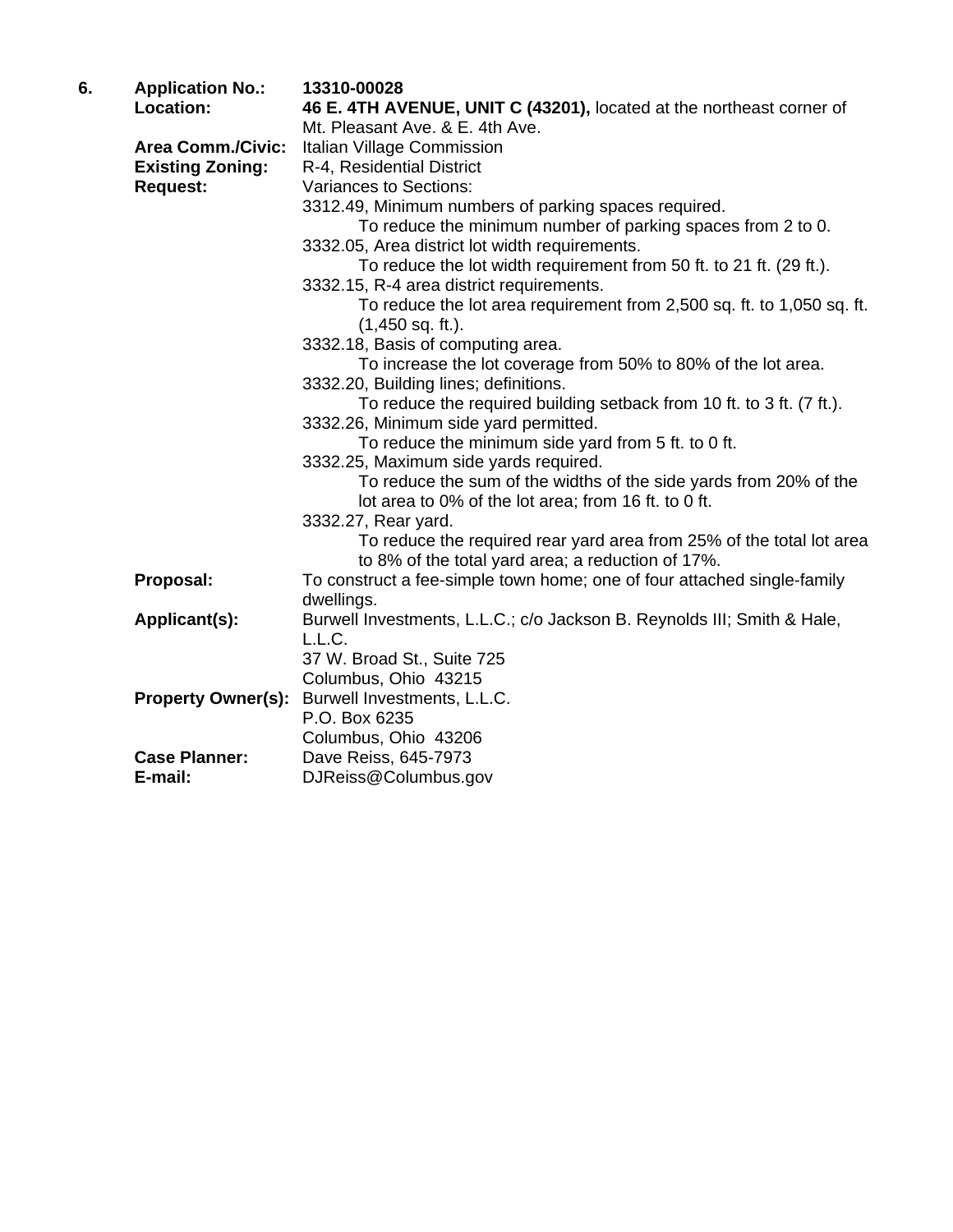| 7. | <b>Application No.:</b>   | 13310-00029                                                                                                               |
|----|---------------------------|---------------------------------------------------------------------------------------------------------------------------|
|    | <b>Location:</b>          | 46 E. 4TH AVENUE, UNIT D (43201), located at the northeast corner of                                                      |
|    |                           | Mt. Pleasant Ave. & E. 4th Ave.                                                                                           |
|    | <b>Area Comm./Civic:</b>  | Italian Village Commission                                                                                                |
|    | <b>Existing Zoning:</b>   | R-4, Residential District                                                                                                 |
|    | <b>Request:</b>           | Variances to Sections:                                                                                                    |
|    |                           | 3332.05, Area district lot width requirements.                                                                            |
|    |                           | To reduce the lot width requirement from 50 ft. to 28 ft. (22 ft.).                                                       |
|    |                           | 3332.15, R-4 area district requirements.                                                                                  |
|    |                           | To reduce the lot area requirement from 2,500 sq. ft. to 1,071 sq. ft.<br>$(1,429$ sq. ft.).                              |
|    |                           | 3332.18, Basis of computing area.                                                                                         |
|    |                           | To increase the lot coverage from 50% to 70% of the lot area.                                                             |
|    |                           | 3332.20, Building lines; definitions.                                                                                     |
|    |                           | To reduce the required building setback from 10 ft. to 3 ft. (7 ft.).                                                     |
|    |                           | 3332.26, Minimum side yard permitted.                                                                                     |
|    |                           | To reduce the minimum side yard from 5 ft. to 0 ft.                                                                       |
|    |                           | 3332.25, Maximum side yards required.                                                                                     |
|    |                           | To reduce the sum of the widths of the side yards from 25% of the<br>lot area to 10% of the lot area; a reduction of 15%. |
|    |                           | 3332.27, Rear yard.                                                                                                       |
|    |                           | To reduce the required rear yard area from 25% of the total lot area<br>to 8% of the total yard area; a reduction of 17%. |
|    | Proposal:                 | To construct a fee-simple town home; one of four attached single-family                                                   |
|    |                           | dwellings.                                                                                                                |
|    | Applicant(s):             | Burwell Investments, L.L.C.; c/o Jackson B. Reynolds III; Smith & Hale,                                                   |
|    |                           | L.L.C.                                                                                                                    |
|    |                           | 37 W. Broad St., Suite 725                                                                                                |
|    |                           | Columbus, Ohio 43215                                                                                                      |
|    | <b>Property Owner(s):</b> | Burwell Investments, L.L.C.                                                                                               |
|    |                           | P.O. Box 6235                                                                                                             |
|    |                           | Columbus, Ohio 43206                                                                                                      |
|    | <b>Case Planner:</b>      | Dave Reiss, 645-7973                                                                                                      |
|    | E-mail:                   | DJReiss@Columbus.gov                                                                                                      |